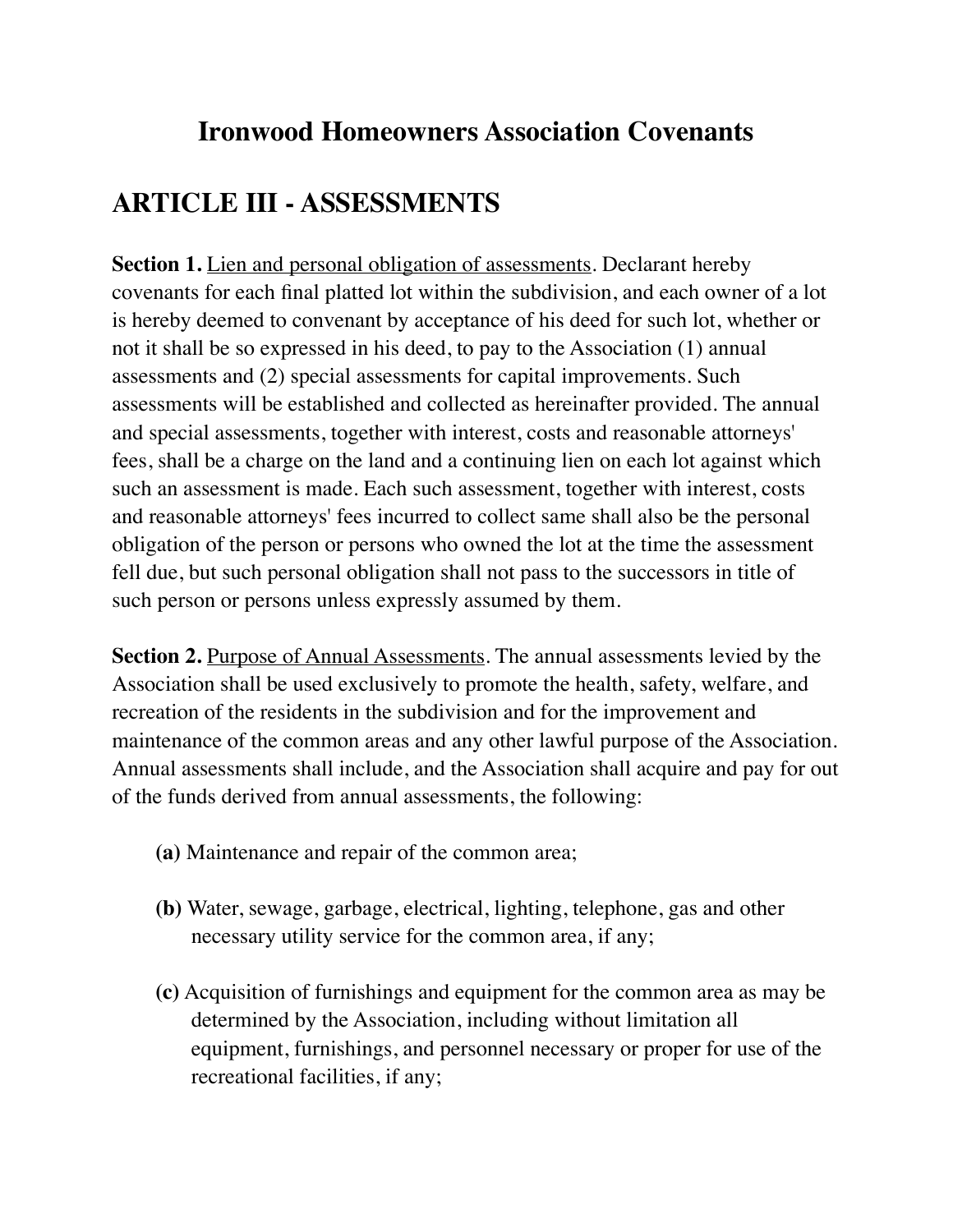- **(d)** Fire insurance covering the full insurable replacement value of the common area with extended coverage, if any;
- **(e)** Liability insurance insuring the Association against any and all liability to the public, to any owners, or to the invitees or tenants of any owner arising out of their occupation and/or use of the common area. The policy limits shall be set by the Association, and shall be reviewed at least annually and increased or decreased at the discretion of the Association.
- **(f)** Workmen's compensation insurance to the extent necessary to comply with the Workers Compensation Act of the State of Illinois (Ch. 48, §138.1, et seq., Illinois Revised Statutes), and any other insurance deemed necessary by the Board of Directors of the Association.
- **(g)** A standard fidelity bond covering all members of the Board of Directors of the Association and all other employees of the Association in an amount to be determined by the Board of Directors.
- **(h)** Any other materials, supplies, furniture, labor, services, maintenance, repairs, structural alterations, insurance, taxes or assessments which the Association is required to secure or pay pursuant to the terms of this declaration or by law, or which shall be necessary or proper in the opinion of the board of Directors of the Association for the operation of the common areas, for the benefit of the lot owners, or for the enforcement of these restrictions.

## **Section 3.** Maximum Annual Assessment. \*

After December 31, 2008, the maximum general annual assessment shall be the amount as stated in Article XI, Section 2.0 of the Ironwood Homeowners Association By-Laws.

**Section 4.** Special Assessments for Capital Improvements. In addition to the annual assessments authorized above, the Association may levy in any assessment year a special assessment applicable to that year only for the purpose of defraying in whole or in part, the cost of any, litigation, construction, reconstruction, repair or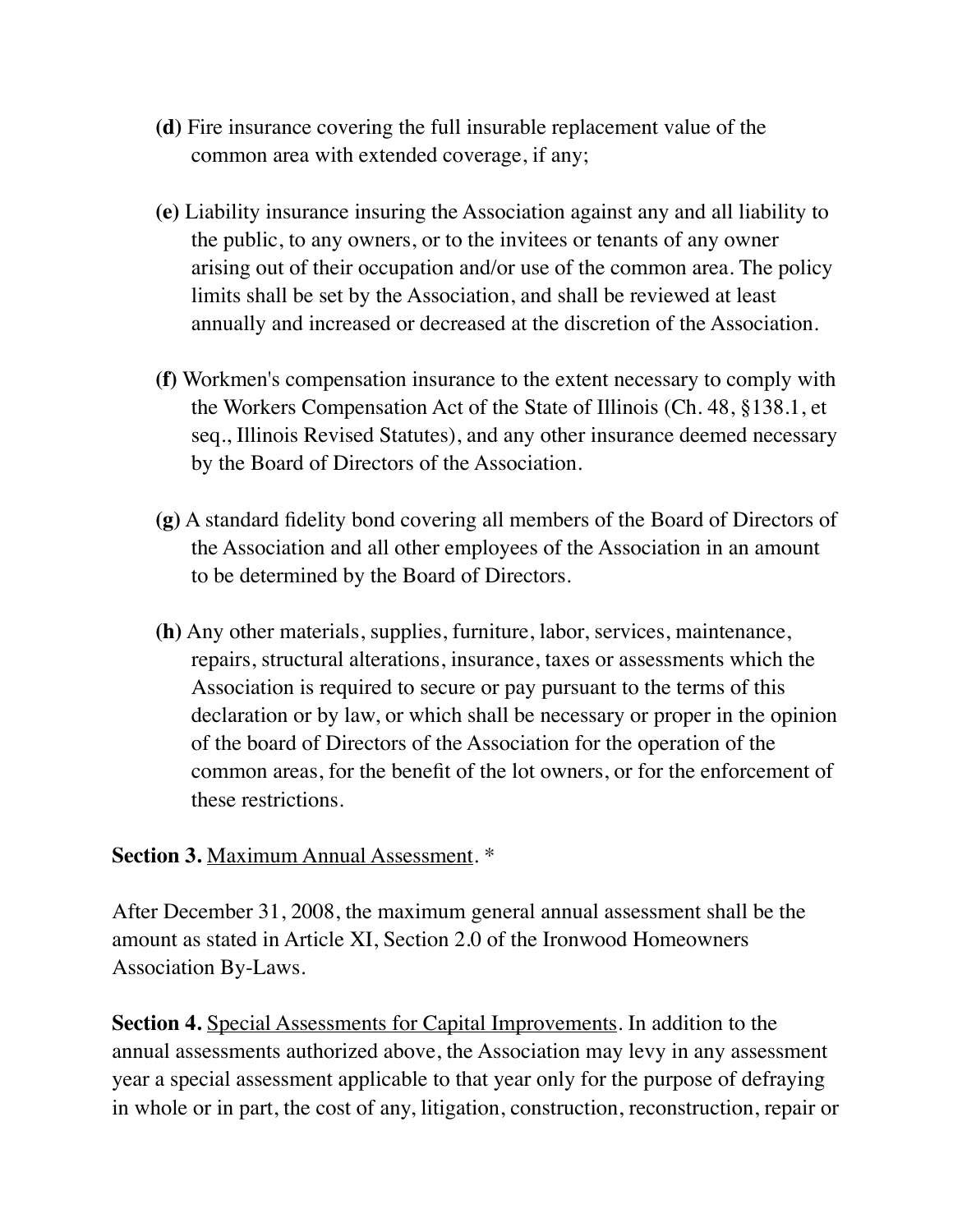replacement of a capital improvement on the common area, including fixtures and personal property related thereto. Any such assessment must be approved by a majority of a quorum.

\* Section 3 & 4 were amended on February 11, 2009, with the approval of 320 (55%) of the 584 members of the Association.

**Section 5.** Notice and Quorum for Action Authorized Under Article III, Sections 3 and 4. Written notice of any meeting called for the purpose of taking any action authorized by Section 3 or 4 of Article III shall be sent to all members not less than thirty (30) nor more than forty-five (45) days in advance of such meeting. In the event the proposed action is favored by a majority of the votes cast in such meeting, but less than the requisite majority of each class of members, members who were not present in person or by proxy may give their assent in writing within ten (10) days after the date of such meeting.

**Section 6.** Uniform Rate of Assessment. Both annual and special assessments must be fixed at a uniform rate for all lots.

**Section 7.** The Commencement and Collection of Annual Assessments. The annual assessments provided for herein shall commence as to all lots on the first day of the month following the conveyance of the subject lot to the owner. The first annual assessment shall be adjusted according to the number of months remaining in the calendar year. The Board of Directors shall fix the amount of the annual assessment against each lot at least sixty (60) days in advance of the due date thereof and shall fix the dates such amounts become due. Assessments may be made payable monthly. Notice of the annual assessments shall be sent to every owner subject thereto. The Association shall, on demand, and for a reasonable charge, furnish a certificate signed by an officer of the Association, setting forth whether the assessments against a specific lot have been paid, and shall, on or before January 1 of each year, cause to be recorded in the Recorder's Office of McLean County, Illinois, a list of delinquent assessments as of the date.

**Section 8.** Remedies of the Association. Any assessment not paid within thirty (30) days after the due date shall be deemed in default and shall bear interest from the due date at the rate of fifteen percent (15%) per annum. The Association may bring